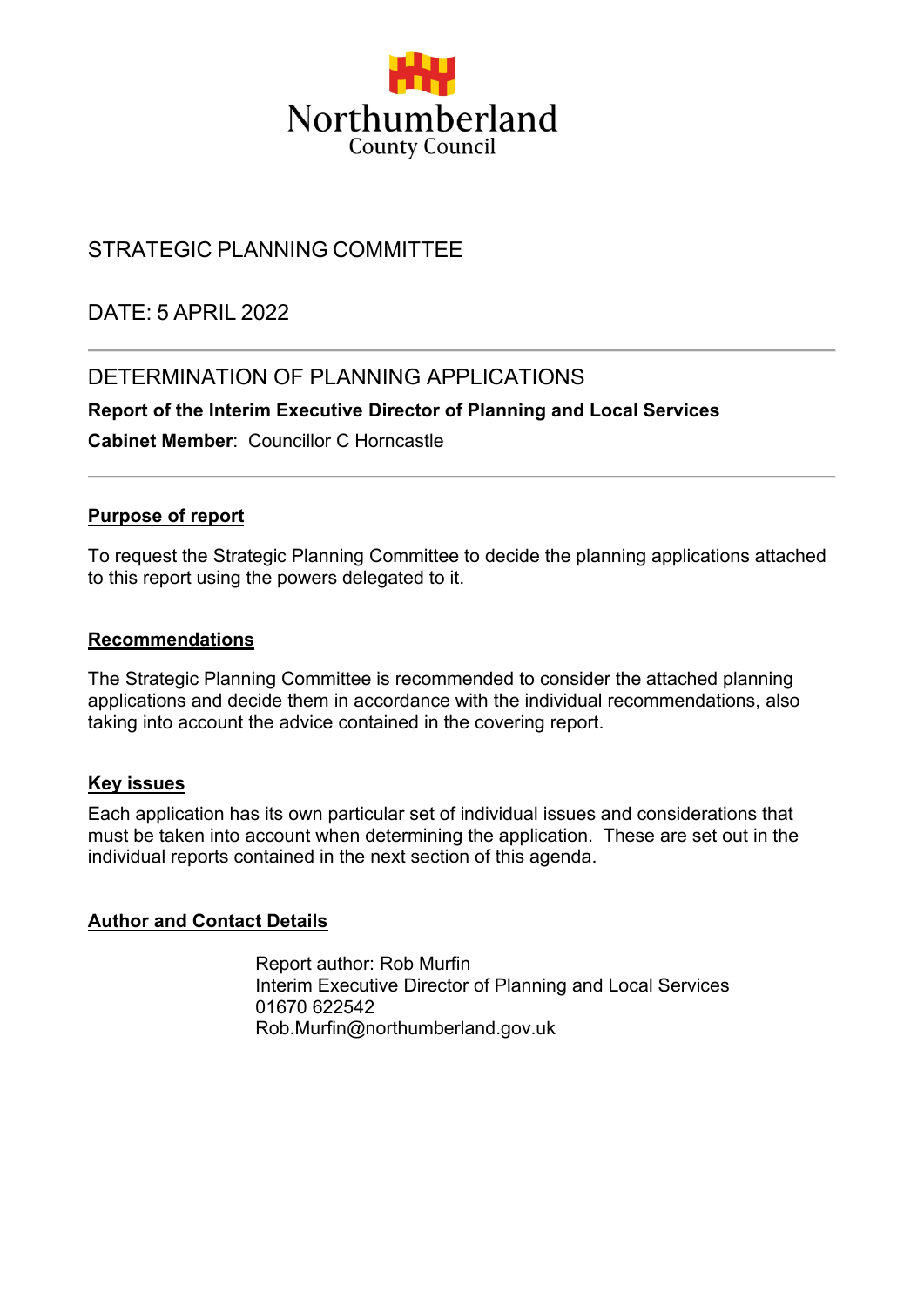## **DETERMINATION OF PLANNING APPLICATIONS**

### **Introduction**

1. The following section of the agenda consists of planning applications to be determined by the Strategic Planning Committee in accordance with the current delegation arrangements. Any further information, observations or letters relating to any of the applications contained in this agenda and received after the date of publication of this report will be reported at the meeting.

### **The Determination of Planning and Other Applications**

2. In considering the planning and other applications, members are advised to take into account the following general principles:

- Decision makers are to have regard to the development plan, so far as it is material to the application
- Applications are to be determined in accordance with the development plan unless material considerations indicate otherwise
- Applications should always be determined on their planning merits in the light of all material considerations
- Members are reminded that recommendations in favour of giving permission must be accompanied by suitable conditions and a justification for giving permission, and that refusals of permission must be supported by clear planning reasons both of which are defensible on appeal
- Where the Strategic Planning Committee is minded to determine an application other than in accordance with the Officer's recommendation, clear reasons should be given that can be minuted, and appropriate conditions or refusal reasons put forward

3. Planning conditions must meet the tests that are set down in paragraph 56 of the NPPF and meet the tests set out in Community Infrastructure Levy Regulations 2010. Conditions must be:

- a. necessary to make the development acceptable in planning terms;
- b. directly related to the development; and
- c. fairly and reasonably related in scale and kind to the development.
- 4. Where councillors are contemplating moving a decision contrary to officer advice, they are recommended to consider seeking advice from senior officers as to what constitute material planning considerations, and as to what might be appropriate conditions or reasons for refusal.